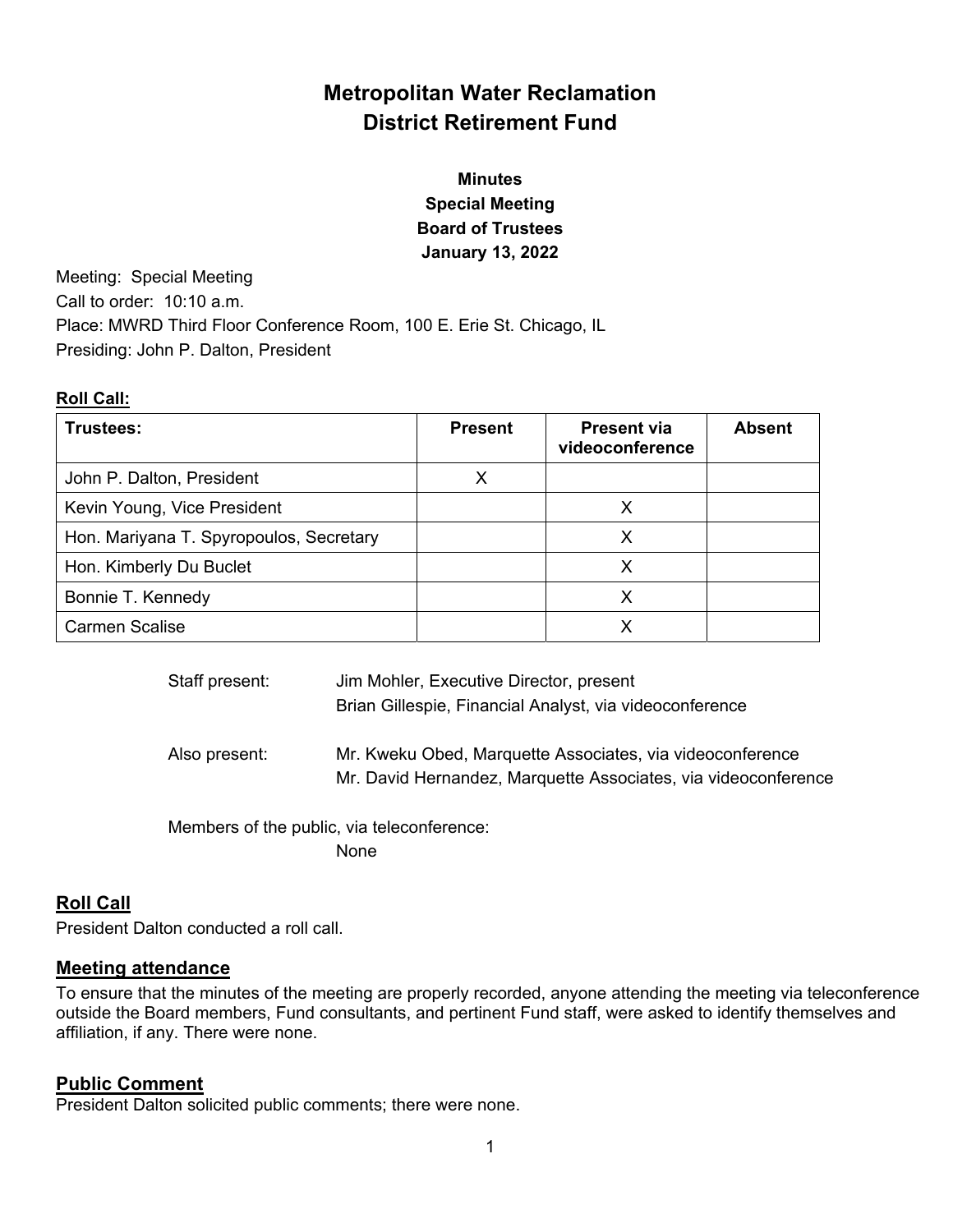In accordance with 5 ILCS 120/2(c)(7), the Retirement Board when into Executive Session to discuss the purchase of investments.

*Motion made by Commissioner Spyropoulos, seconded by Trustee Scalise, approved by roll call vote.* 

The Retirement Board went into Executive Session at 10:14 a.m.

The Retirement Board came out of Executive Session at 12:25 p.m.

*Motion made by Commissioner Du Buclet, seconded by Vice President Young, approved by roll call vote.* 

No action taken by the Retirement Board.

#### **Adjournment of Meeting**

*Motion to adjourn was made by Commissioner Spyropoulos, seconded by Trustee Kennedy, approved by roll call vote.* 

 $\mathcal{L}_\text{max}$  and  $\mathcal{L}_\text{max}$  and  $\mathcal{L}_\text{max}$  and  $\mathcal{L}_\text{max}$  and  $\mathcal{L}_\text{max}$  and  $\mathcal{L}_\text{max}$ 

President Dalton adjourned the meeting at 12:38 p.m.

Respectfully submitted,

Hon. Mariyana T. Spyropoulos / Secretary

Jim Mohler / Executive Director

Prepared by:

Jim Mohler, Executive Director

 $\mathcal{L}_\text{max}$  , where  $\mathcal{L}_\text{max}$  and  $\mathcal{L}_\text{max}$  and  $\mathcal{L}_\text{max}$